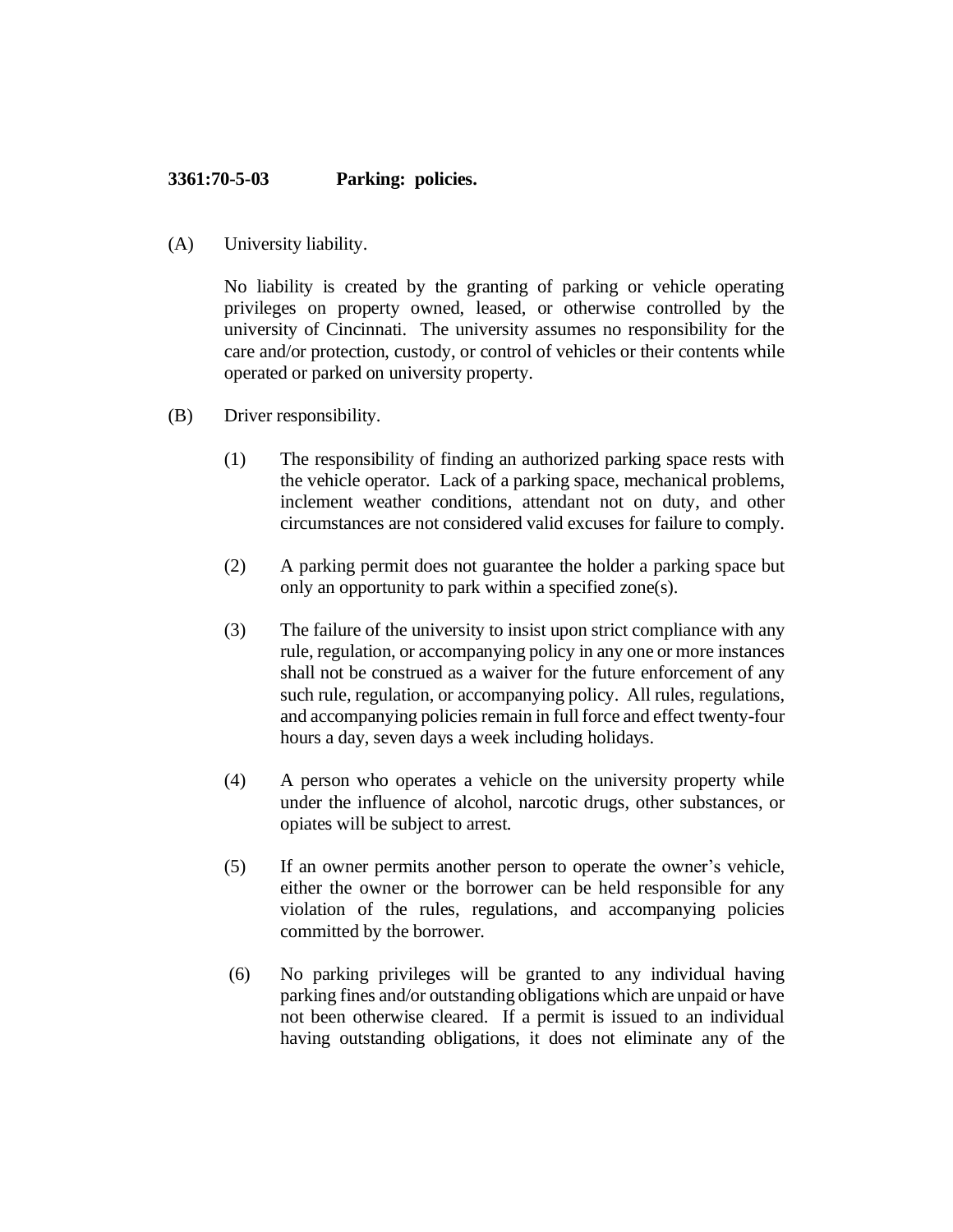responsibility of those obligations. Parking privileges issued under these circumstances can be revoked.

(C) Speed limit.

The speed limit on campus is fifteen miles per hour. It will be strictly enforced by the university police.

- (D) Motor vehicles, bicycles, skateboards, and other modes of transportation.
	- (1) Operators of motor vehicles, bicycles, skateboards, and other modes of transportation must obey all traffic regulations.
	- (2) Licensed motorcycles, motor scooters, and mopeds must have a valid decal to park in designated motorcycle areas. Motor scooters, motorcycles, and mopeds are prohibited from parking on sidewalks.
	- (3) Bicycles must be parked in the bicycle racks. Bicycles shall not be parked or stored in any university building, unless otherwise designated. Bicycles shall not be attached to items not specifically intended for bicycle parking, such as trees, signposts, stair rails, or handrails. The university assumes no responsibility for the care and protection of any bicycle at any time or location while on campus.
- (E) University and other government vehicles.
	- (1) Government licensed vehicles (federal, state, county, or city) are exempt from fee requirements for temporary parking privileges in non-access controlled areas. Long-term parking in designated parking facilities will require a permit with the associated fees. Government vehicles are subject to compliance with all other rules and regulations.
	- (2) Operators of university owned or leased vehicles must comply with vehicle rules, regulations, and accompanying policies. If operator's identity cannot be determined, the department to which the vehicle is assigned will be liable for payment of fine(s).
- (F) Vehicle accidents.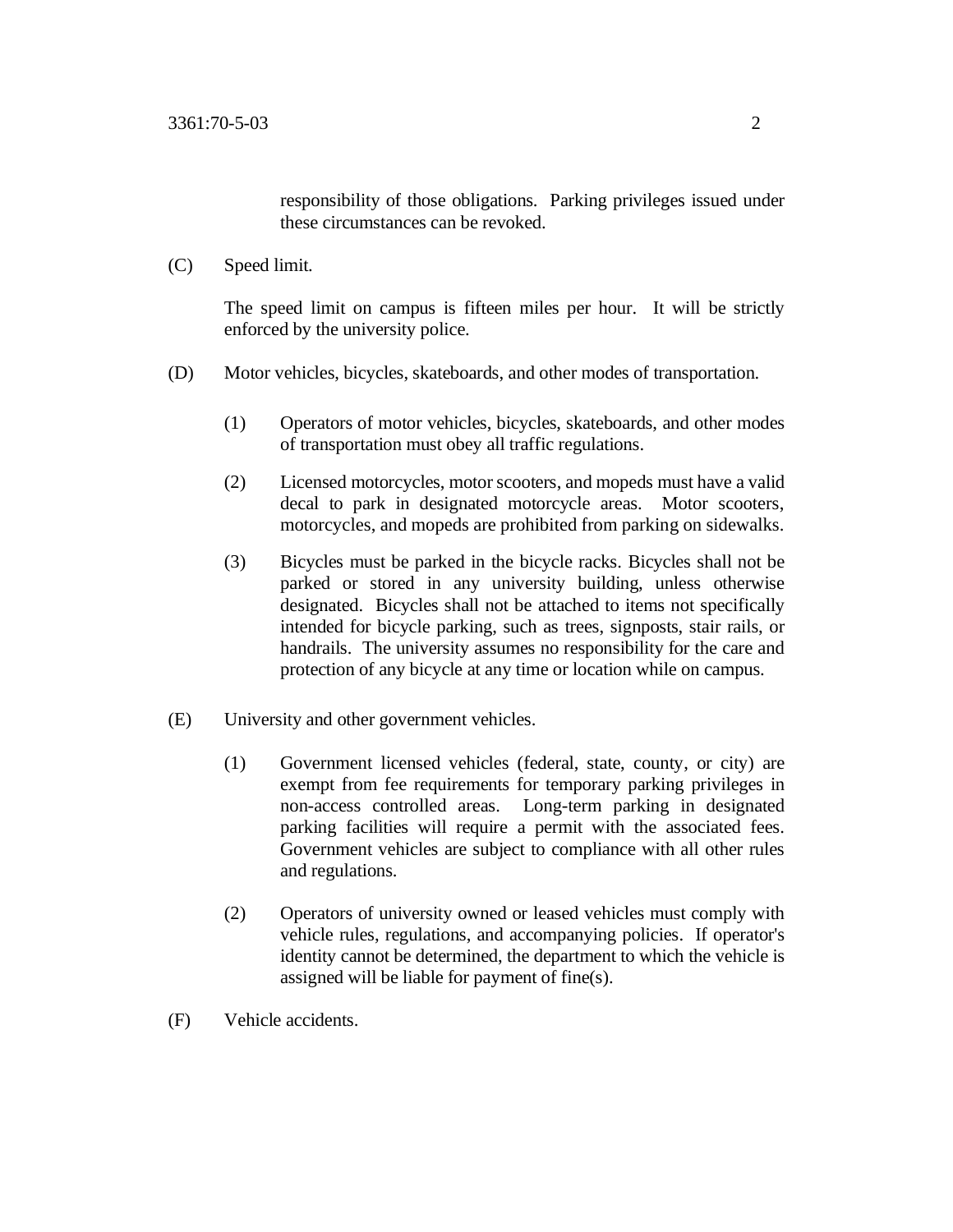Vehicular accidents occurring on university property must be immediately reported to the university police.

- (G) Stall designation.
	- (1) Parking is permitted only in marked stalls.
	- (2) Small car: certain stalls are smaller and are designated for compact cars. No part of a vehicle may extend over or beyond painted lines.
	- (3) ADA accessible parking: signage designates reserved and nonreserved handicap parking. A valid state-issued disability placard or license plate is required.
	- (4) Fire lanes: yellow curbs, lines, or signage designates a fire lane. Fire lanes are tow-away zones and must be kept clear at all times.
- (H) Reserved parking.

Reserved spaces will be allocated at the discretion of the president of the university or designee.

Effective: September 17, 2021

Certification: Nicole S. Filount

 Nicole S. Blount Executive Director of Board Relations

Date: August 24, 2021

Promulgated under: R.C. Section 111.15 Rule amplifies: R.C. 3361.03; R.C. 3345.04; R.C. 3345.21. Prior effective date: March 16, 1978 May 1, 1978 June 19, 1978